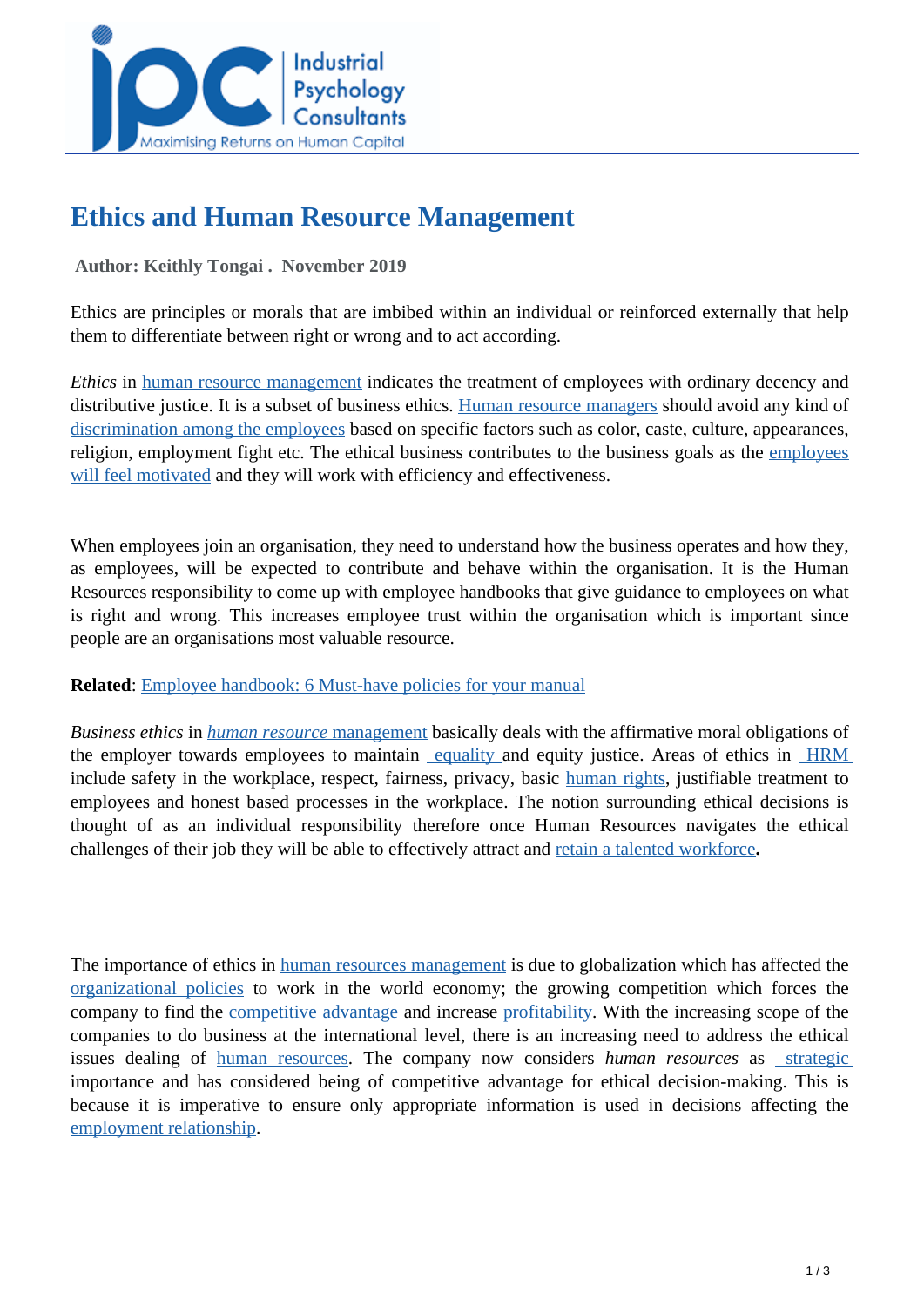



Discrimination issues, sexual harassment and unfair employment policies can land companies in trouble with consumers, potential strategic partners, and potential future employees. The questions of how employees should be treated, how they should be paid, how they should be trained, under what conditions they should be [expected to work](https://smallbusiness.chron.com/importance-ethics-human-resources-12780.html), how hard they should work, how they should be disciplined, and how their employees should be terminated, are fundamental to HRM. These are to be answered in the code of ethics designed by the [Human Resource professionals](../articles/human-resources-skills-a-guide-to-hr-professionals) and it is the duty of the ethical HR leaders to make tough decisions.

Incorporating [ethical practices](https://www.marketing91.com/ethics-in-hr/) in Human Resource Management and ethical values in individuals empowers an organization in maintaining and increasing trust. However, the impact of ethical violations on human resource management within an organization can be enormous. It hurt individuals, businesses, stockholders, and society. It may have an adverse influence on the *human resource* discipline and organization profitability. It can also negatively affect the organization's [financial stability a](../articles/financial-literacy-financial-lessons-for-employees)nd competitive positions. Savvy, ethics-conscious business owners put [comprehensive ethics programs](https://smallbusiness.chron.com/importance-ethics-human-resources-12780.html) in place to display a firm commitment to ethics in every area of business, including human resources.

## Related: [Project Resource Management 101: Guide for Project Managers](https://teamdeck.io/project-management/project-resource-management-guide/)

A study to determine the prominence of HRM for a case organization regarding, how ethics strike it to perform in *human* [resource management](https://teamdeck.io/project-management/project-resource-management-guide/) day-to-day operations more efficiently was done by **Bilgees**